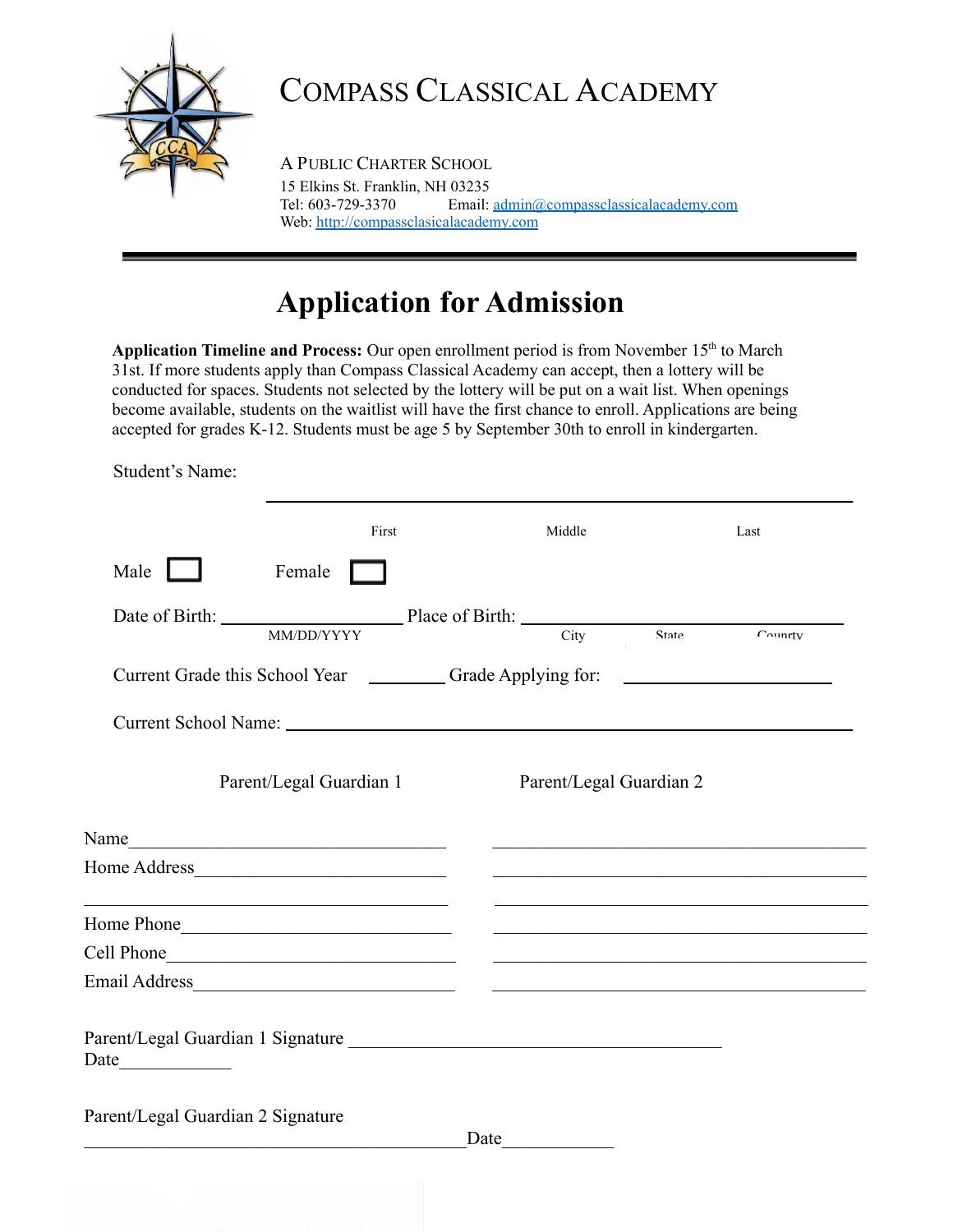#### **Student Information**

| Last Name |                                               | $M$ $\overline{\phantom{a}}$ |
|-----------|-----------------------------------------------|------------------------------|
|           |                                               |                              |
|           | Home Phone Cell Phone Capacity and Cell Phone | Gender                       |
|           |                                               |                              |
|           |                                               |                              |



## **Video/Photo Release Form**

**The Compass Classical Academy Charter School** would like to include photos and videos of students, teachers, and school activities on its website and for the purpose of documenting or publicizing the Compass Classical Academy's Program. This may include various social media. Though the names of faculty, staff, and administration will regularly be used, it is our policy that the full names of students will not. Occasionally, it might be necessary to use the first name of a student, but no last names, addresses, and/or telephone numbers will ever be used.

------

------

------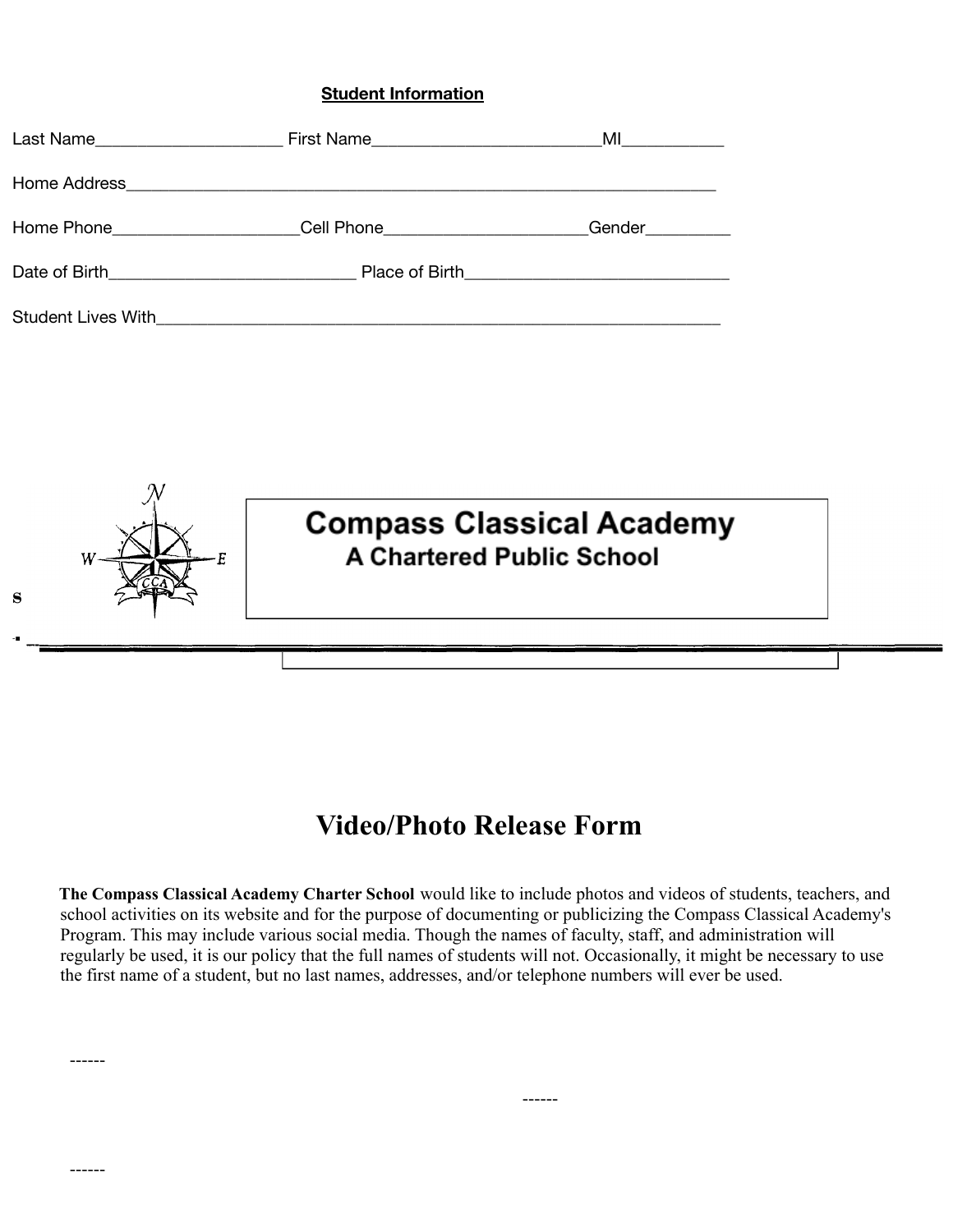I hereby give permission for Compass Classical Academy to use photos and videos along with my child's first name on Compass Classical Academy's website and other electronic forms of communication.

I hereby give permission for Compass Classical Academy to use photos and videos *without my child's first name* on Compass Classical Academy's website and other electronic forms of communication.

I hereby *do not* give permission for Compass Classical Academy to use photos or video on Compass Classical Academy's website and other electronic forms of communication.

| Child's Name: |  |
|---------------|--|
|---------------|--|

 $Grade:$ 

Parent or Guardian Signature: -\_\_\_\_\_\_\_\_\_\_\_\_\_\_\_\_\_\_\_\_\_\_\_\_\_\_\_\_\_\_\_\_\_\_\_\_\_\_\_\_\_\_\_

Date: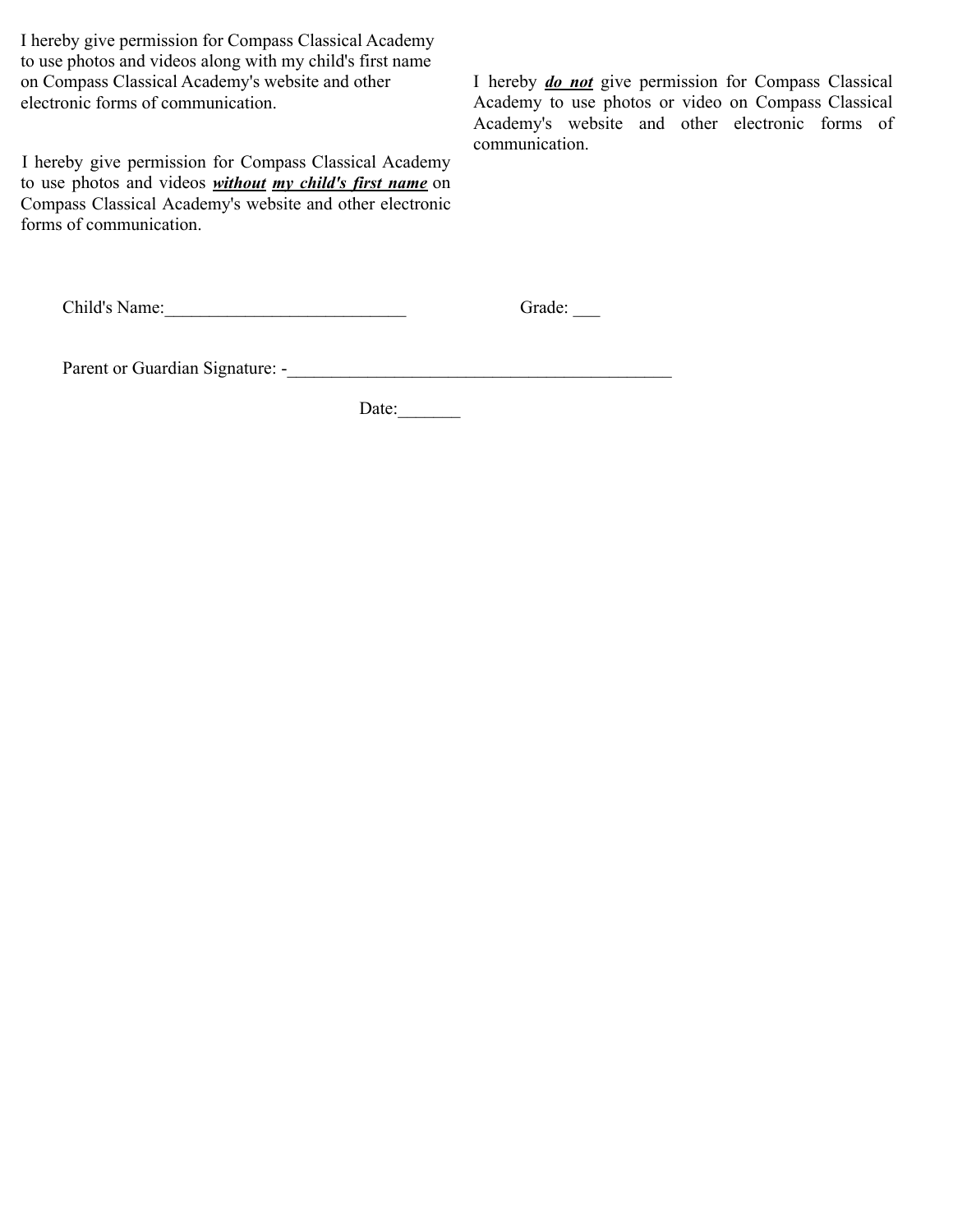

### **COMPASS CLASSICALACADEMY**

**A Chartered Public School CompassClassicalAcademy.com Admin@CompassClassicalAcademy.com**

### **STUDENT CLASSROOM INFORMATION**

We feel that it is important that our school community has the opportunity to gain experience. One of the ways to make this possible is to provide parents with the information needed to contact one another.

The information supplied on this form will be distributed to your child's grade only. This information may be used only for school-related activities and contacts for friendships outside of school.

I **give my permission** to have the information provided on this form distributed to my child's grade.

\_\_\_\_\_\_ I prefer that my contact information **not be distributed** to my child's grade.

#### **Indicate below the information that you would like to share.**

| Student's Name: Name: Name: Name: Name: Name: Name: Name: Name: Name: Name: Name: Name: Name: Name: Name: Name: Name: Name: Name: Name: Name: Name: Name: Name: Name: Name: Name: Name: Name: Name: Name: Name: Name: Name: Na | Grade:                     |
|--------------------------------------------------------------------------------------------------------------------------------------------------------------------------------------------------------------------------------|----------------------------|
|                                                                                                                                                                                                                                |                            |
| Parent/ Legal Guardian #1:                                                                                                                                                                                                     |                            |
|                                                                                                                                                                                                                                | Parent/ Legal Guardian #2: |
| Additional Address: 1988 and 2008 and 2008 and 2008 and 2008 and 2008 and 2008 and 2008 and 2008 and 2008 and 2008 and 2008 and 2008 and 2008 and 2008 and 2008 and 2008 and 2008 and 2008 and 2008 and 2008 and 2008 and 2008 |                            |
| Phone Numbers:                                                                                                                                                                                                                 |                            |
| Home: $\overline{\phantom{a}}$                                                                                                                                                                                                 |                            |
| Guardian $#1$                                                                                                                                                                                                                  | Guardian #2                |
| Cell:                                                                                                                                                                                                                          |                            |
|                                                                                                                                                                                                                                |                            |
| <u> 1989 - Johann Barbara, martxa alemaniar amerikan basar dan basar dan basar dan basar dalam basar dan basar da</u>                                                                                                          | Signature                  |
| Other:                                                                                                                                                                                                                         |                            |
|                                                                                                                                                                                                                                |                            |
| E-mail:                                                                                                                                                                                                                        |                            |
|                                                                                                                                                                                                                                |                            |
|                                                                                                                                                                                                                                |                            |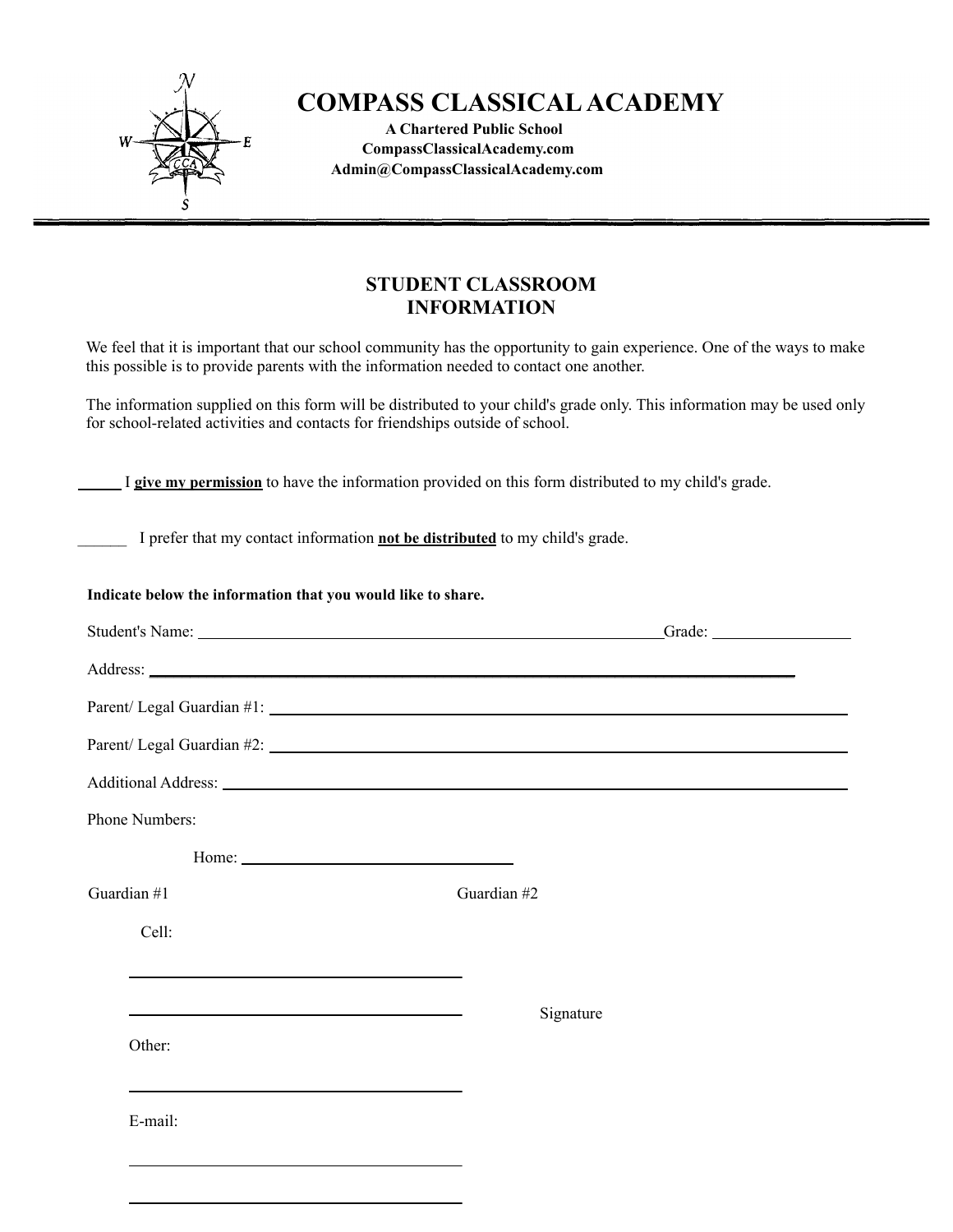| Cell:   |        |  |
|---------|--------|--|
|         | Other: |  |
| E-mail: |        |  |

Date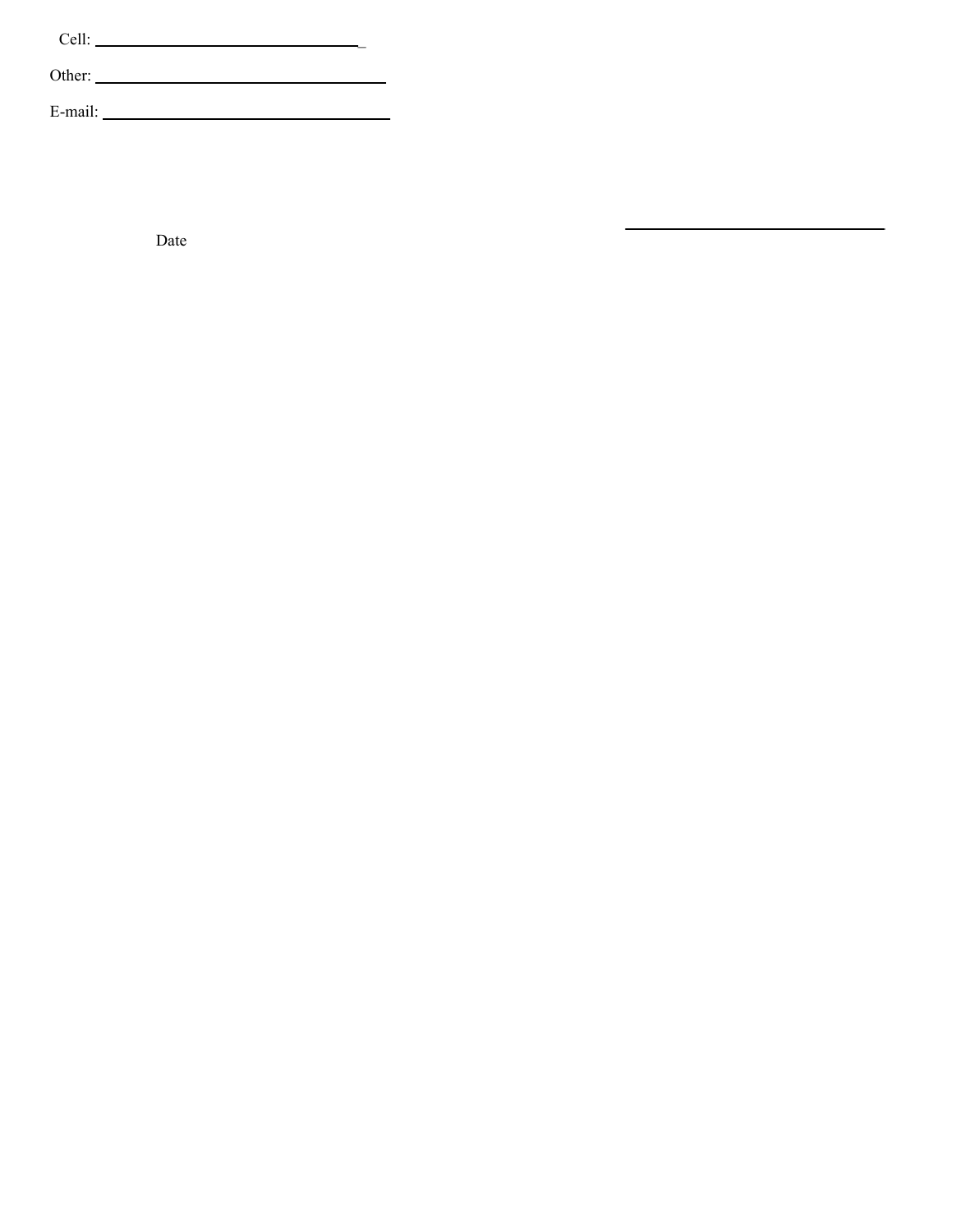

Dear Parent or Guardian:

**s**

Each year, every school district in New Hampshire is required to report student data by race and ethnicity categories, set by the federal government, to the New Hampshire Department of Education (NHDOE). Though the NHDOE does not report individual student data to the federal government, the total number of students in various categories of each school is reported.

Recently, the federal government adjusted the student data reporting categories. With the new reporting categories, you will need to update your child's data.

Please update your child's student data, by completing the form below. If we do not receive a response from you, an employee of the district will be required to provide this information based on observation. (Note that federal regulations no longer permit districts to use a "not reported" code.)

Student's name: \_ Grade :

Please answer BOTH part A and B.

Part A. **Is this student Hispanic/Latino?** *(Choose only one)*

**No, not Hispanic/ Latino**

**Yes, Hispanic/ Latino** (A person of Cuban, Mexican, Puerto Rican, South or Central American, or other Spanish culture or origin, regardless of race.)

The above part of the question is about ethnicity, not race. No matter what you selected above, **please continue to answer the following** by marking one or more boxes to indicate what you consider your child's race to be.

Part B. **What is the student's race?** *(Choose one or more)*

| <b>American Indian or Alaska Native</b> (A person having origins in any of the original peoples of North and<br>South America (including Central America), and who maintains tribal affiliation or community attachment.)                                         |
|-------------------------------------------------------------------------------------------------------------------------------------------------------------------------------------------------------------------------------------------------------------------|
| Asian (A person having origins in any of the original peoples of the Far East, Southeast Asia, or the Indian<br>subcontinent including, for example, Cambodia, China, India, Japan, Korea, Malaysia, Pakistan,<br>the Philippine Islands, Thailand, and Vietnam.) |
| <b>Black or African American</b> (A person having origins in any of the black racial groups of Africa.)                                                                                                                                                           |
| White (A person having origins in any of the original peoples of Europe, the Middle East, or North Africa.)<br>original peoples of                                                                                                                                |
| <b>Native Hawaiian or Other Pacific Islander</b><br>(A person having origins in any of the                                                                                                                                                                        |

Hawaii, Guam, Samoa, or other Pacific Islands.)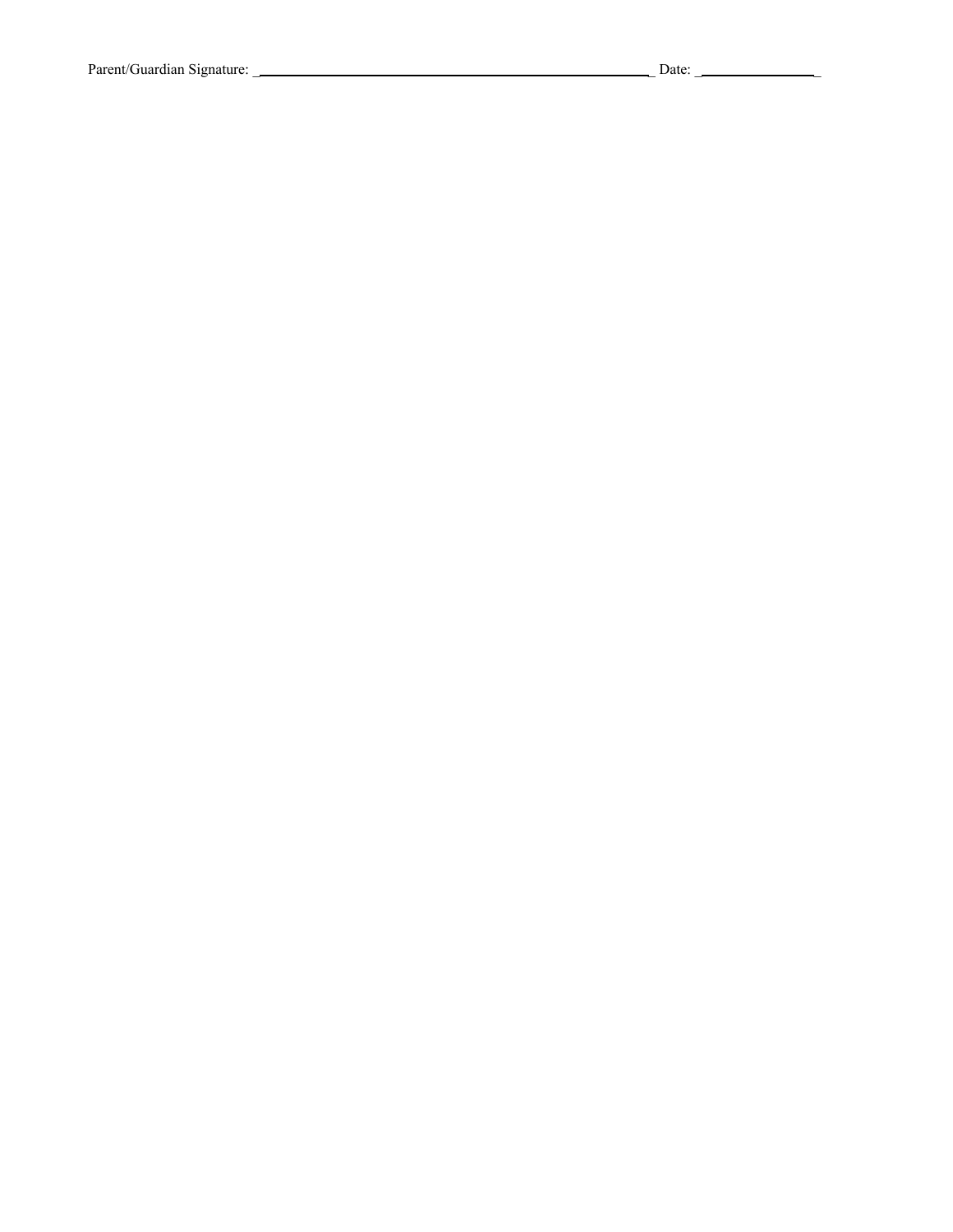### **COMPASS CLASSICALACADEMY**

**A Chartered Public School**

|                   | School: <u>Contract Contract Contract Contract Contract Contract Contract Contract Contract Contract Contract Contract Contract Contract Contract Contract Contract Contract Contract Contract Contract Contract Contract Contra</u> |  |                        |     |
|-------------------|--------------------------------------------------------------------------------------------------------------------------------------------------------------------------------------------------------------------------------------|--|------------------------|-----|
|                   | PHYSICAL EXAMINATION                                                                                                                                                                                                                 |  | Hemoglobin:            |     |
|                   | Vision:<br>Ears: $\frac{\text{Hearing:}}{\text{Hearing:}}$                                                                                                                                                                           |  | Glands: (specify)      |     |
| Nose:             | Blood Pressure: ________                                                                                                                                                                                                             |  |                        |     |
|                   |                                                                                                                                                                                                                                      |  |                        |     |
|                   | Permanent_____________________                                                                                                                                                                                                       |  | Heart:                 |     |
|                   | Tonsils: Nutrition:                                                                                                                                                                                                                  |  |                        |     |
|                   | Allergies:                                                                                                                                                                                                                           |  |                        |     |
|                   |                                                                                                                                                                                                                                      |  | Lungs:                 |     |
|                   |                                                                                                                                                                                                                                      |  | Orthopedic             |     |
|                   |                                                                                                                                                                                                                                      |  |                        |     |
|                   |                                                                                                                                                                                                                                      |  |                        |     |
|                   |                                                                                                                                                                                                                                      |  | $\sin \frac{\pi x}{2}$ |     |
|                   |                                                                                                                                                                                                                                      |  |                        |     |
|                   | Date of last hearing and vision screening:                                                                                                                                                                                           |  | Nervous System:        |     |
|                   | Recommendations and/or special instructions: Previous Diseases and Operations, Allergies                                                                                                                                             |  |                        |     |
|                   |                                                                                                                                                                                                                                      |  |                        |     |
|                   |                                                                                                                                                                                                                                      |  |                        |     |
|                   |                                                                                                                                                                                                                                      |  |                        |     |
|                   | Is this child capable of carrying a full program of school                                                                                                                                                                           |  | <b>YES</b>             | NO  |
|                   | work including gymnastics and athletics?                                                                                                                                                                                             |  |                        |     |
|                   | Must the school program be modified to meet the needs                                                                                                                                                                                |  | <b>YES</b>             | NO. |
| of this child?    |                                                                                                                                                                                                                                      |  |                        |     |
|                   | Any restrictions of use of stairs?                                                                                                                                                                                                   |  | <b>YES</b>             | NO. |
|                   | Any special seating accommodations?                                                                                                                                                                                                  |  | <b>YES</b>             | NO. |
| Any rest periods? |                                                                                                                                                                                                                                      |  | <b>YES</b>             | NO  |
| other?            |                                                                                                                                                                                                                                      |  |                        |     |

#### **PHYSICIAN'S REPORT OF ROUTINE PHYSICAL EXAMINATION**

### *PLEASE ATTACH IMMUNIZATION RECORD TO THIS REPORT*

Date of Examination Physician's signature Phone Number

à.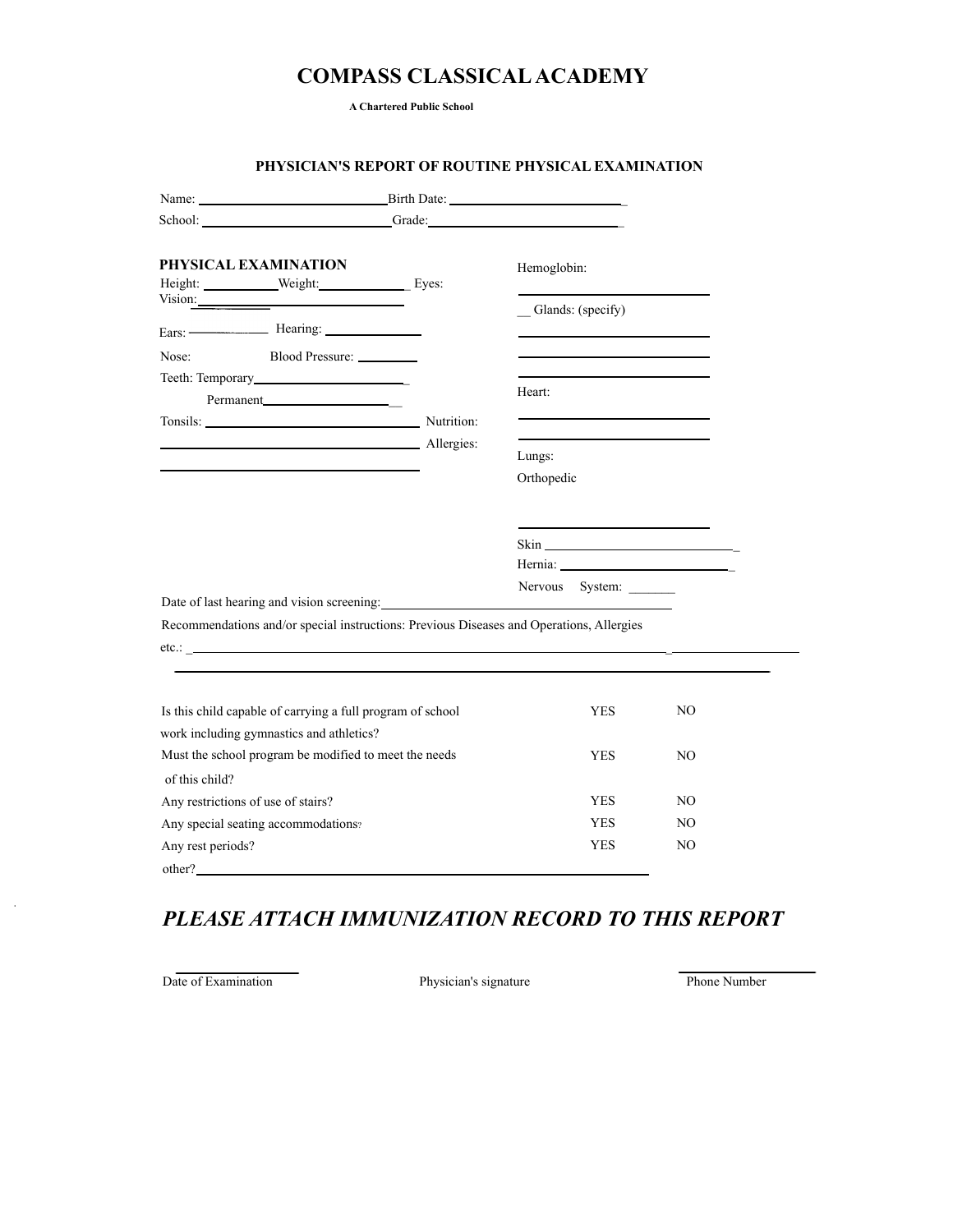Health Office Emergency Information

|                                                        |                                                                                                   |            | Grade: DOB DOB                          |  |
|--------------------------------------------------------|---------------------------------------------------------------------------------------------------|------------|-----------------------------------------|--|
| <b>Emergency Contacts:</b>                             |                                                                                                   |            | Home: Cell: Cell: Work:                 |  |
|                                                        |                                                                                                   |            |                                         |  |
|                                                        |                                                                                                   |            | $\frac{1}{2}$ Home: $\frac{1}{2}$ Cell: |  |
|                                                        |                                                                                                   |            |                                         |  |
|                                                        |                                                                                                   |            | Home: Cell: Cell: Work:                 |  |
| We will make every effort to reach you via phone/cell. |                                                                                                   |            |                                         |  |
|                                                        |                                                                                                   |            |                                         |  |
| I Have submitted my child's:                           | Physical dated within 1 year<br>Current immunization records, Current CCA<br>Medical History Form | <b>Yes</b> | N <sub>0</sub>                          |  |
| Health Concerns/ Disabilities/ Medical Problems:       |                                                                                                   |            |                                         |  |
|                                                        |                                                                                                   |            |                                         |  |
|                                                        |                                                                                                   |            |                                         |  |

The ultimate responsibility for medical care of a student rests with the parent/guardian. In event of an emergency, the Franklin Emergency Services (EMS) may be called to evaluate the injured/ ill student. Parents/Guardians will be notified when an emergency occurs.

I give permission for health information to be shared with members of the school staff who have responsibility for my child. I understand that it is my responsibility to notify the school nurse of any change in medical status, medications or allergies.

Parent/ Guardian Printed Name : \_

Parent *I* Guardian signature: \_ Date: \_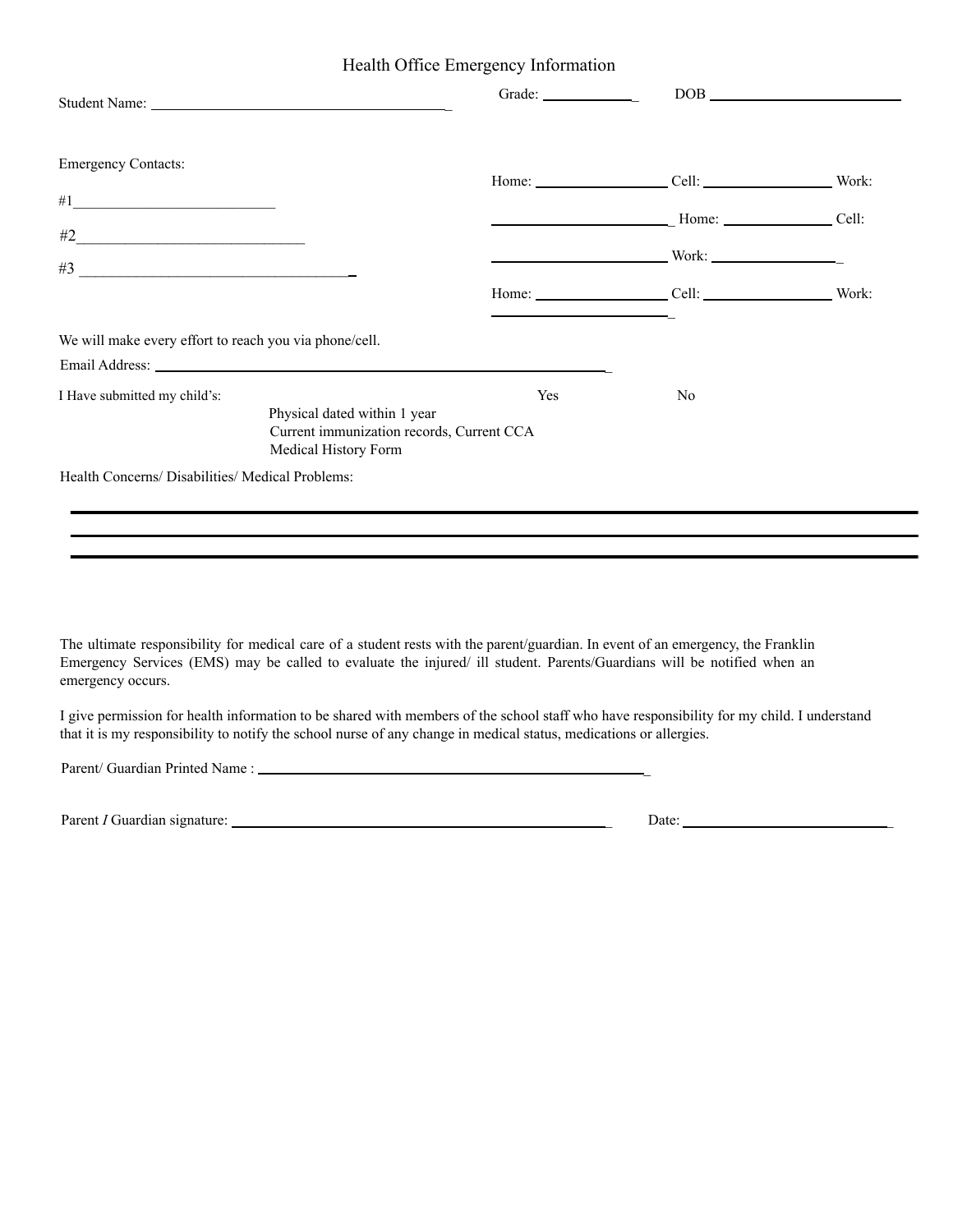A Public Chartered School

|                                                                                                                                                |     | <b>Medical History</b> | <b>Student Date of Birth</b>                                         |            |                |
|------------------------------------------------------------------------------------------------------------------------------------------------|-----|------------------------|----------------------------------------------------------------------|------------|----------------|
| <b>Student Name</b>                                                                                                                            |     |                        |                                                                      |            |                |
| Does the student have?                                                                                                                         | Yes | N <sub>0</sub>         | <b>Allergies</b>                                                     | <b>Yes</b> | No             |
| Asthma --------------------------------                                                                                                        |     |                        | <b>Bees</b>                                                          |            |                |
| Seizures ------------------------------                                                                                                        |     |                        | Environmental --------------------                                   |            |                |
|                                                                                                                                                |     |                        |                                                                      |            |                |
| Diabetes ------------------------------                                                                                                        |     |                        | Seasonal ----------------------------                                |            |                |
| Hearing Problems ----------------                                                                                                              |     |                        |                                                                      |            |                |
|                                                                                                                                                |     |                        |                                                                      |            |                |
| Vision Problems -------------------                                                                                                            |     |                        | Medication(s) ----------------------                                 |            |                |
| Does the student use?                                                                                                                          |     |                        | List food(s) and/or Medication(s) and type of reaction.              |            |                |
|                                                                                                                                                |     |                        |                                                                      |            |                |
| Epi-Pen for allergic Reactions --                                                                                                              |     |                        | <b>Current Medications (Please List)</b>                             |            | Home           |
|                                                                                                                                                |     |                        | <b>School</b>                                                        |            |                |
|                                                                                                                                                |     |                        |                                                                      |            |                |
| <u>TF YOU INDICATE ABOVE THAT YOUR CHILD IS IN</u><br>NEED OF AN EMERGENCY MEDICATION AT SCHOOL,<br>WE WILL REQUIRE THESE BE MADE AVAILABLE TO |     |                        |                                                                      |            |                |
| US WITH A PHYSICIAN'S ORDER BY THE FIRST DAY                                                                                                   |     |                        |                                                                      |            |                |
| Inhaler at School -------------------<br>OF SCHOOL.                                                                                            |     |                        |                                                                      | <b>Yes</b> | N <sub>0</sub> |
| May we have permission to give:                                                                                                                | Yes | No                     | May we have permission to use:<br>Antibiotic Ointment -------------- |            |                |
|                                                                                                                                                |     |                        |                                                                      |            |                |
| Tylenol (pain or fever) -----------                                                                                                            |     |                        | Hydrocortisone Cream --------                                        |            |                |
|                                                                                                                                                |     |                        |                                                                      |            |                |
| IbTurnfe (indigestion) ----------------                                                                                                        |     |                        |                                                                      |            |                |
|                                                                                                                                                |     |                        | Orajel (for dental pain) ---------                                   |            |                |
| Menthol Cough Drops -----------                                                                                                                |     |                        |                                                                      |            |                |
| BenadryI ------------------------------                                                                                                        |     |                        |                                                                      |            |                |

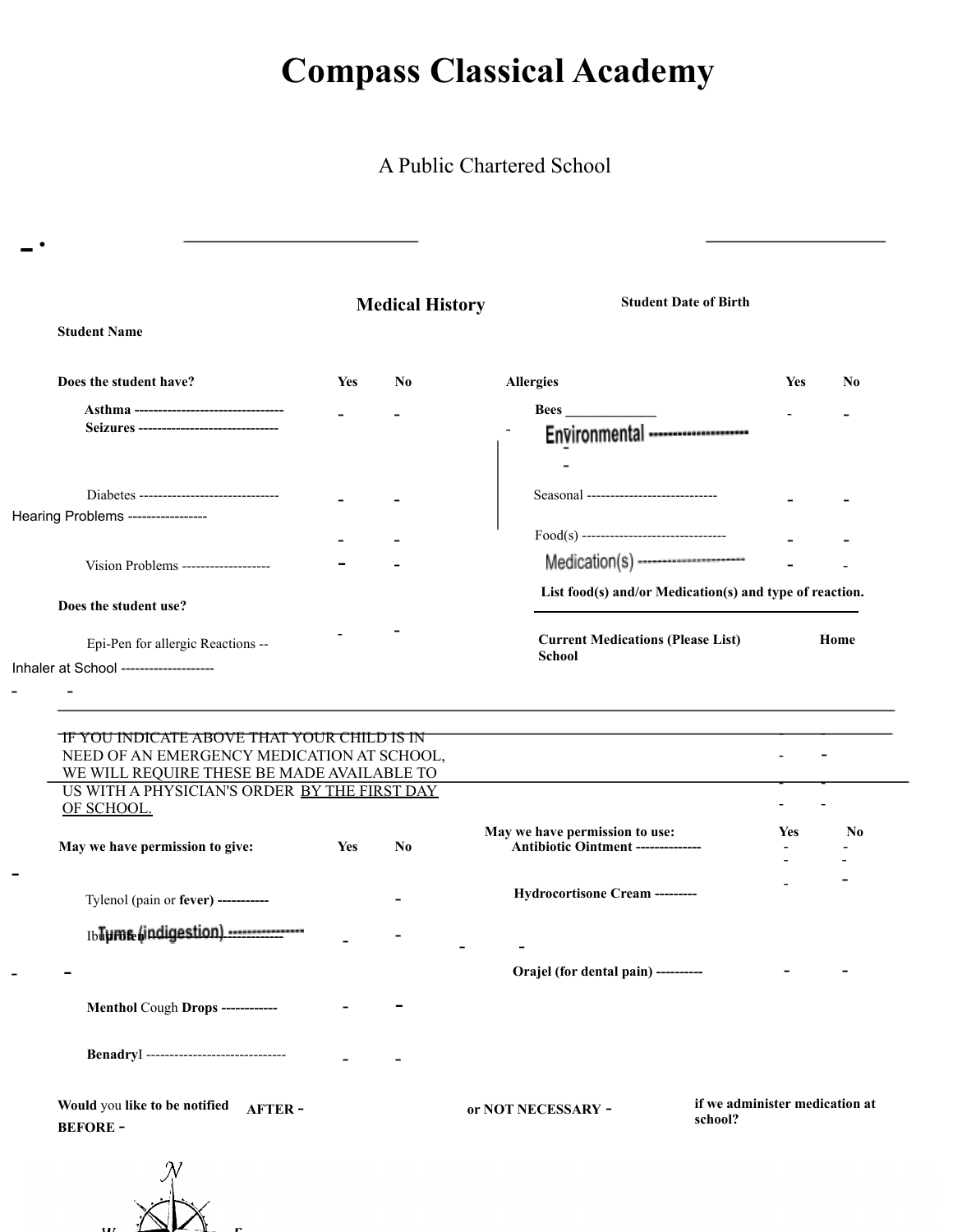The State of New Hampshire requires parental permission and a doctor's order for students who need an Epi-Pen, Inhaler or **prescription medications while in school.**

| <b>Doctor's Name</b>                                                                                                                                                                                                                                                                                                |  |
|---------------------------------------------------------------------------------------------------------------------------------------------------------------------------------------------------------------------------------------------------------------------------------------------------------------------|--|
| Dentist's Name                                                                                                                                                                                                                                                                                                      |  |
| <b>Permission to provide Emergency Treatment</b><br>I Hereby grant to Compass Classical Academy to administer First Aid, Epinephrine (Epi-Pen), if necessary, and secure proper emergency<br>treatment for my child in the event a parent or legal guardian cannot be contacted.<br>Parent/Legal Guardian Signature |  |
| Permission to contact student's doctor.<br>To confirm immunization and physical examination during the school year (August to June).<br>Date<br><b>Parent Legal Guardian Signature</b><br>Date<br>P(<br>Pa<br>Date                                                                                                  |  |

**I have confirmed all of the above information concerning my child and will notify Compass Classical Academy immediately of any changes.**

Parent Legal Guardian Signature Date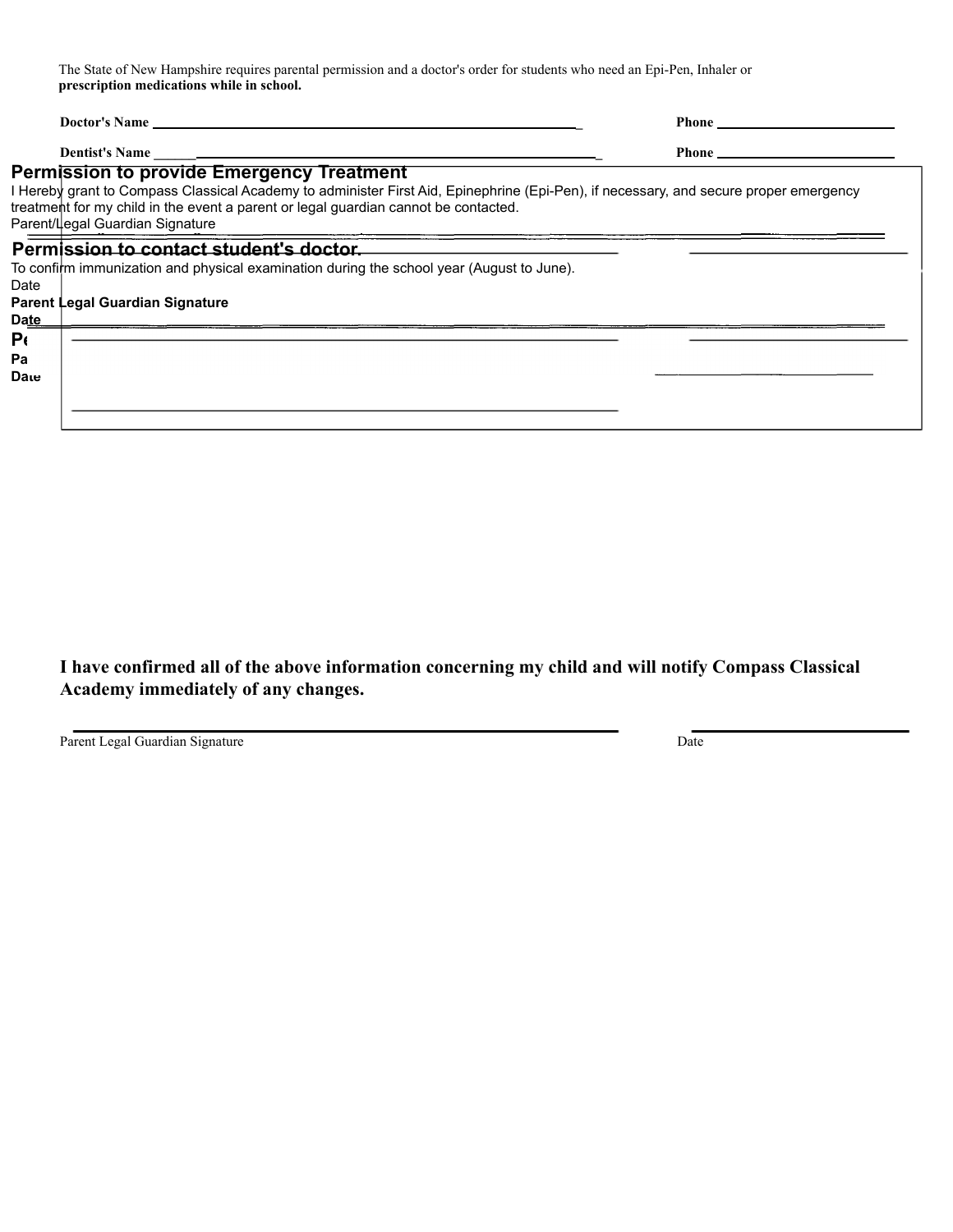

A Chartered Public School

### *Prescription Medication Order and Permission Form To be forwarded to the school nurse.*

| Date: $\frac{1}{\sqrt{1-\frac{1}{2}} \cdot \frac{1}{2}}$                                                           |                                                                                                                      |
|--------------------------------------------------------------------------------------------------------------------|----------------------------------------------------------------------------------------------------------------------|
| I hereby give my permission to my son or daughter's physician/nurse practitioner                                   |                                                                                                                      |
| to release information to Compass Classical Academy                                                                |                                                                                                                      |
| concerning medication(s) prescribed for my child, _____________________________, Date of Birth                     |                                                                                                                      |
| $\frac{1}{\sqrt{2}}$                                                                                               | and for my above-named son or daughter to take the medication as prescribed at school. I will                        |
| notify the school nurse if there are any changes in medication time or dosage, or if the medication is<br>stopped. |                                                                                                                      |
|                                                                                                                    |                                                                                                                      |
| ****                                                                                                               |                                                                                                                      |
| To be filled out by healthcare provider:                                                                           |                                                                                                                      |
| Medication                                                                                                         | Dosage                                                                                                               |
|                                                                                                                    |                                                                                                                      |
|                                                                                                                    |                                                                                                                      |
|                                                                                                                    |                                                                                                                      |
|                                                                                                                    |                                                                                                                      |
|                                                                                                                    |                                                                                                                      |
|                                                                                                                    |                                                                                                                      |
| ****                                                                                                               |                                                                                                                      |
|                                                                                                                    | To be signed by parent/guardian and healthcare provider (For rescue inhalers, Epi-Pens, and diabetic supplies only): |
|                                                                                                                    |                                                                                                                      |
|                                                                                                                    |                                                                                                                      |
| (circle one) Asthma Diabetes Mellitus Allergy                                                                      |                                                                                                                      |
|                                                                                                                    |                                                                                                                      |
| Signature of healthcare provider                                                                                   |                                                                                                                      |
| ****                                                                                                               |                                                                                                                      |

No medication will be given at school until the school receives this completed form with the prescribed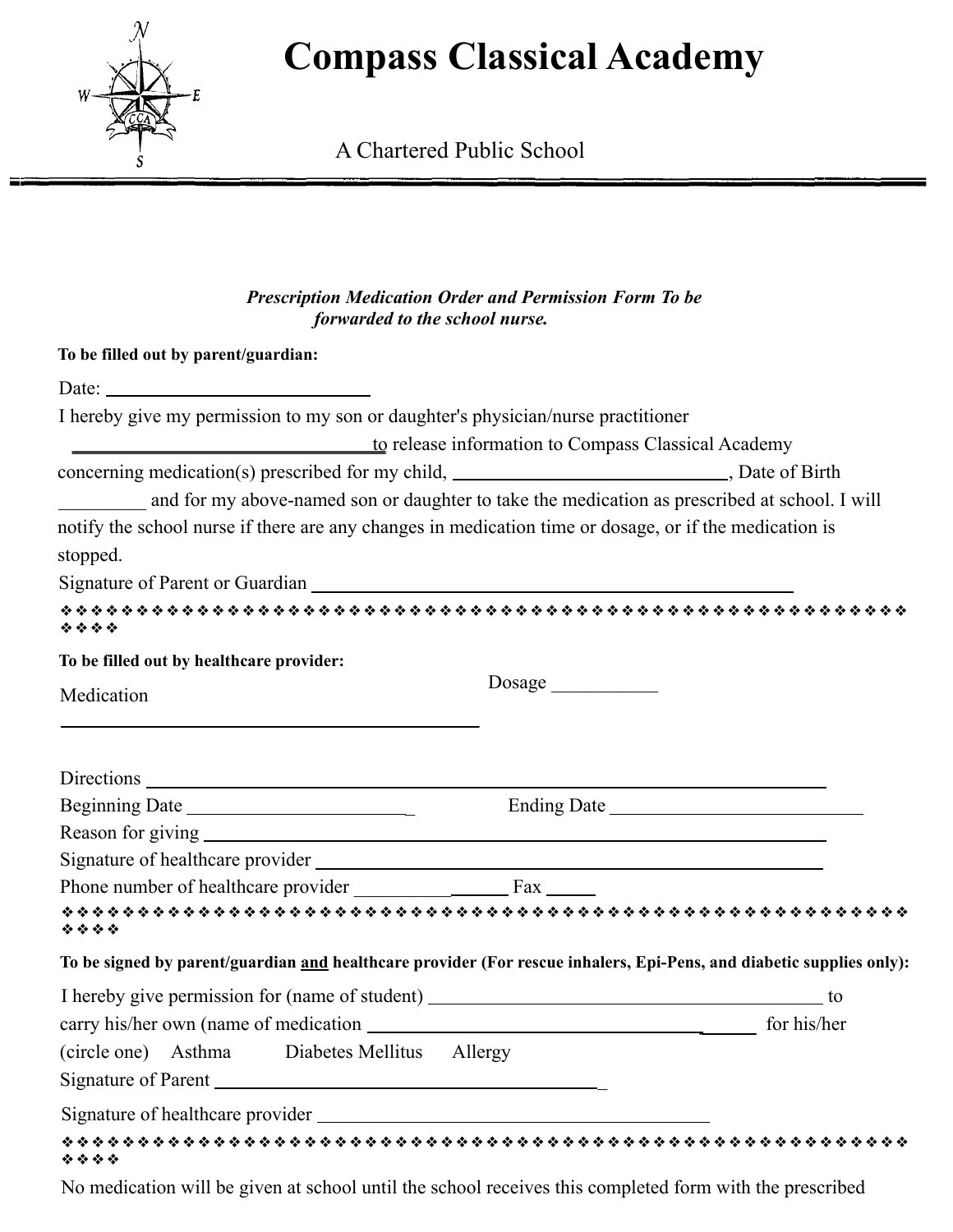medication in a container appropriately labeled by the pharmacy or physician.

All medication brought to school, with the exception of rescue inhalers, Epi-Pens, or diabetes supplies, must be kept in the Health Office.

❖❖❖❖❖❖❖❖❖❖❖❖❖❖❖❖❖❖❖❖❖❖❖❖❖❖❖❖❖❖❖❖❖❖❖❖❖❖❖❖❖❖❖❖❖❖❖❖❖❖❖❖❖❖❖ ❖❖❖❖❖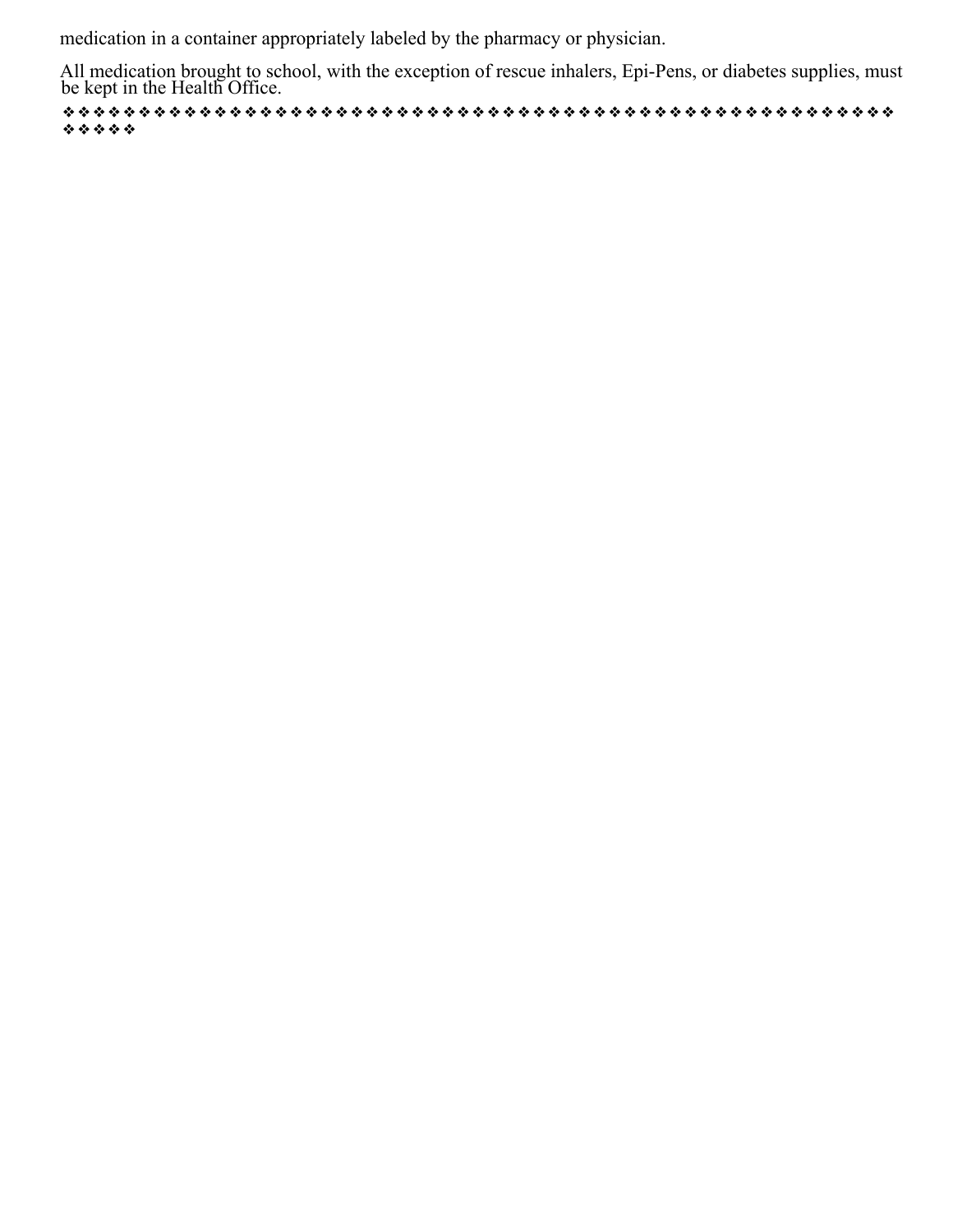

**A Chartered Public School** 

### **RESIDENCY AFFIDAVIT AND AGREEMENT**

I attest that I am the legal guardian of the child/children listed below:

| Name                                                                   | DOB                                                                                                                                      |
|------------------------------------------------------------------------|------------------------------------------------------------------------------------------------------------------------------------------|
|                                                                        | DOB                                                                                                                                      |
| Name                                                                   | <b>DOB</b>                                                                                                                               |
|                                                                        | <b>DOB</b>                                                                                                                               |
| Name                                                                   |                                                                                                                                          |
| Name                                                                   |                                                                                                                                          |
|                                                                        |                                                                                                                                          |
|                                                                        |                                                                                                                                          |
| resident of that town during this school year.                         |                                                                                                                                          |
| Compass Classical Academy.                                             | I agree that, immediately upon any change in my residency or the residency of my child/children, I shall inform the Director of          |
| residency is a criminal offense.                                       | The facts set forth in this residency affidavit are true and complete. I understand that providing misleading or false information about |
| Date                                                                   | Printed Name                                                                                                                             |
|                                                                        |                                                                                                                                          |
|                                                                        | Signature                                                                                                                                |
| STATE OF NEW HAMPSHIRE<br>COUNTY OF $\_\_\_\_\_\_\_\_\_\_\_\_\_\_\_\_$ |                                                                                                                                          |
|                                                                        |                                                                                                                                          |

within instrument and acknowledged that he/she executed the same for the purposes therein contained.

Before me,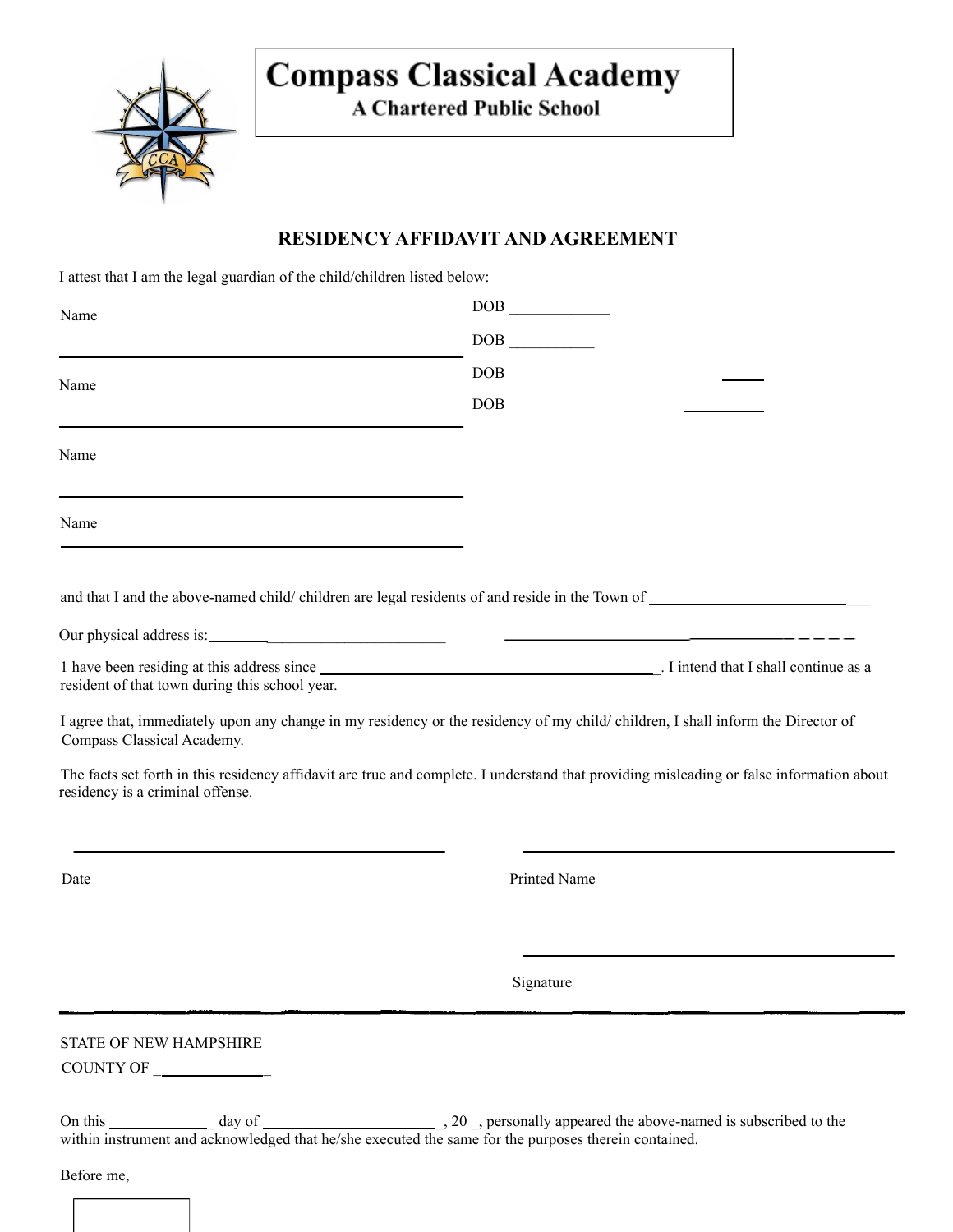Notary Public/ Justice of the Peace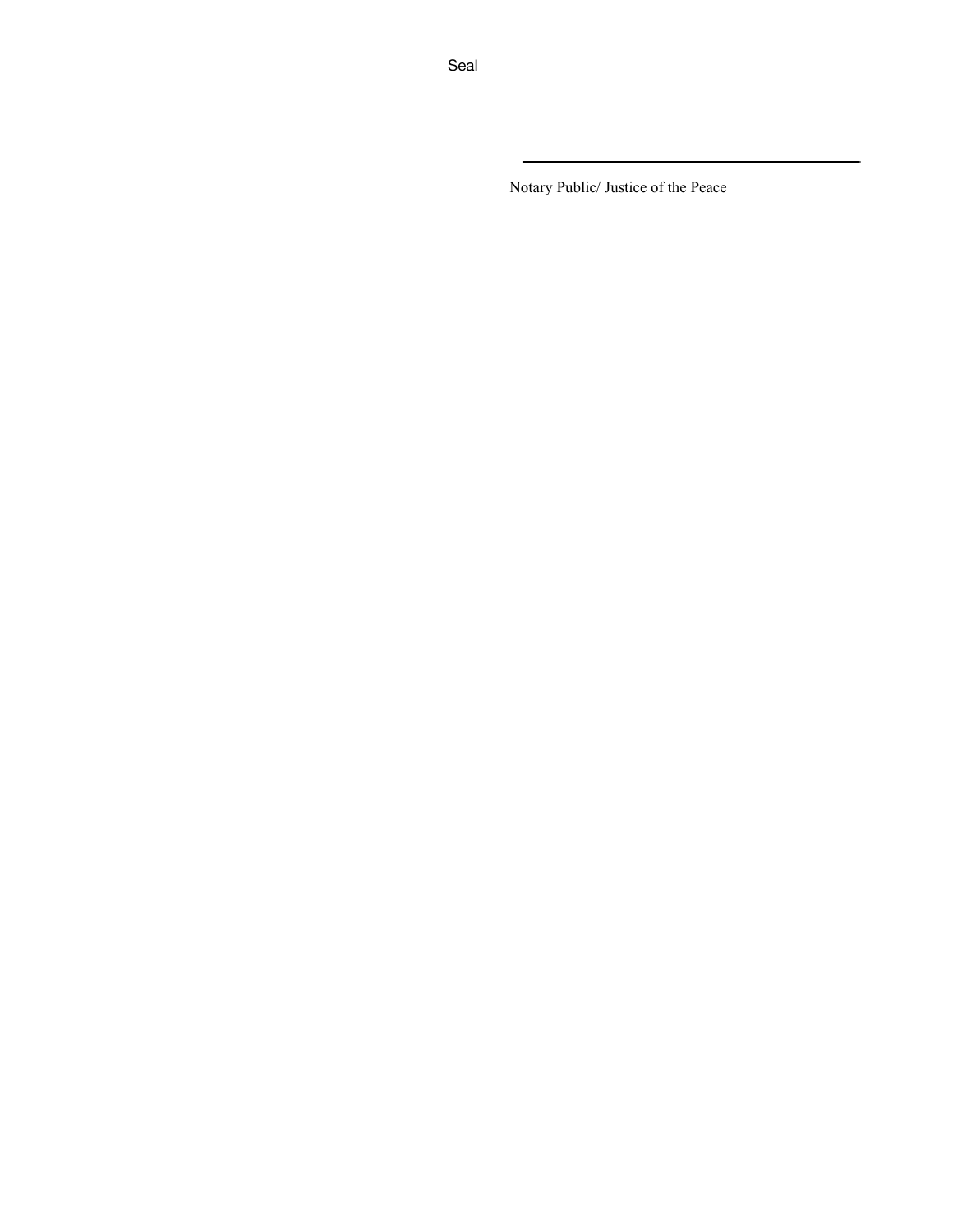

### **REQUEST FOR RECORDS**

As the legal parent or guardian of \_\_\_\_\_\_\_\_\_\_\_\_\_\_\_\_\_\_\_\_, I hereby authorize the release of

**all educational school records** for the purpose of enrollment in Compass Classical Academy.

Records to be sent to: Compass Classical Academy A Public Charter School 570 W. Main St. Tilton, NH 03276

Attn Beverly Learned

Type of information to be released:

#### **Records including, but not limited to:**

- **• Discipline Records**
- **• Academic Files**
- **• Report Cards**
- **• Progress Notes**
- **• Medical Record**
	- o **Special Education Records if applicable**
	- **o IEP**
	- **o Psychological Reports**
	- **o Psycho-educational testing - Speech and Language Evaluation - Occupational Therapy Evaluations, Academic Testing**
	- **o Psycho-Social Evaluations**

| Records requested from:     | School Name |                                |  |
|-----------------------------|-------------|--------------------------------|--|
|                             | Address     |                                |  |
|                             | Phone       |                                |  |
|                             | <b>FAX</b>  |                                |  |
| Last day of school at above |             | First day of school at Compass |  |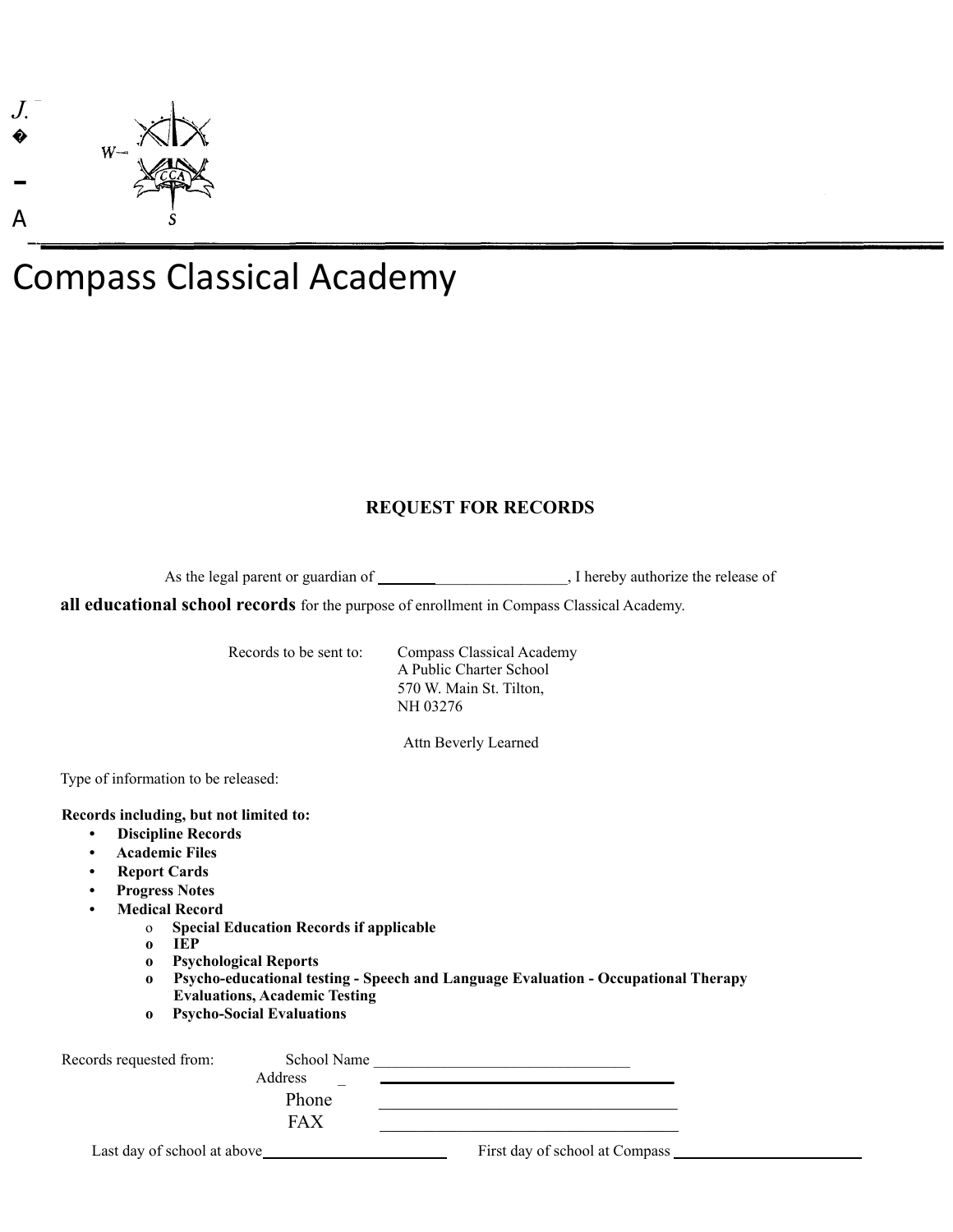Signature of Parent or Guardian Date

Printed Name of Parent or Guardian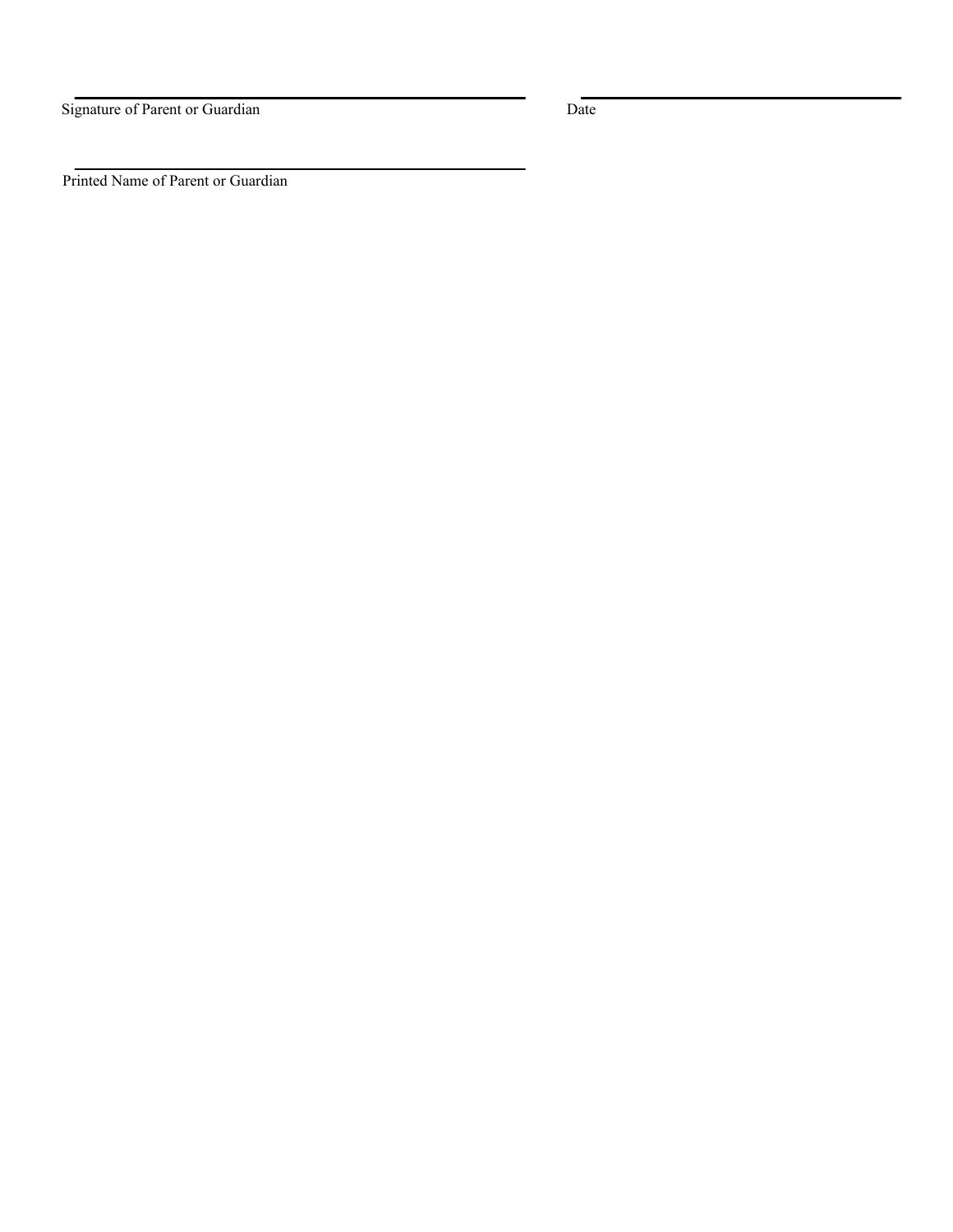

A Chartered Public School *CCA*

 $W = i$ 

-·

*s*

### **The Extended Day Program: A useful and enjoyable option for your child**

Are you interested in enrolling your Compass Classical Academy student in an Extended Day Program? We have a flexible option for your daily needs.

Our staff will be operating an Extended Day Program starting with the first day of school and for each day of school through the end of the school year. This after school program will include a homework club (an opportunity to work on and get help on homework) and also an opportunity to get exercise (outdoors weather permitting).

The morning program will run from 7:00 AM - 7:45 AM, and the after school program will run from 3:15 PM to 5:30 PM each day that school is held.

We have kept the cost low because our purpose is to offer convenience to our parents and to provide a fun and safe place for your children to spend their nonschool hours when you are unable to be there.

Thank You, Compass Classical Academy

❖❖❖❖❖❖❖❖❖❖❖❖❖❖❖❖❖❖❖❖❖❖❖❖❖❖❖❖❖❖❖❖❖❖❖❖❖❖❖❖❖❖❖❖❖❖❖❖❖❖❖❖❖❖❖ ❖❖❖❖❖

**Cost:** AM Program (7:00 AM - 7:45 AM) PM Program (3:15 PM - 5:30 PM) Both AM and PM

\$5 per child per day \$10 per child per day \$70 per child per week

Please make checks out to Compass Classical Academy at the end of each week.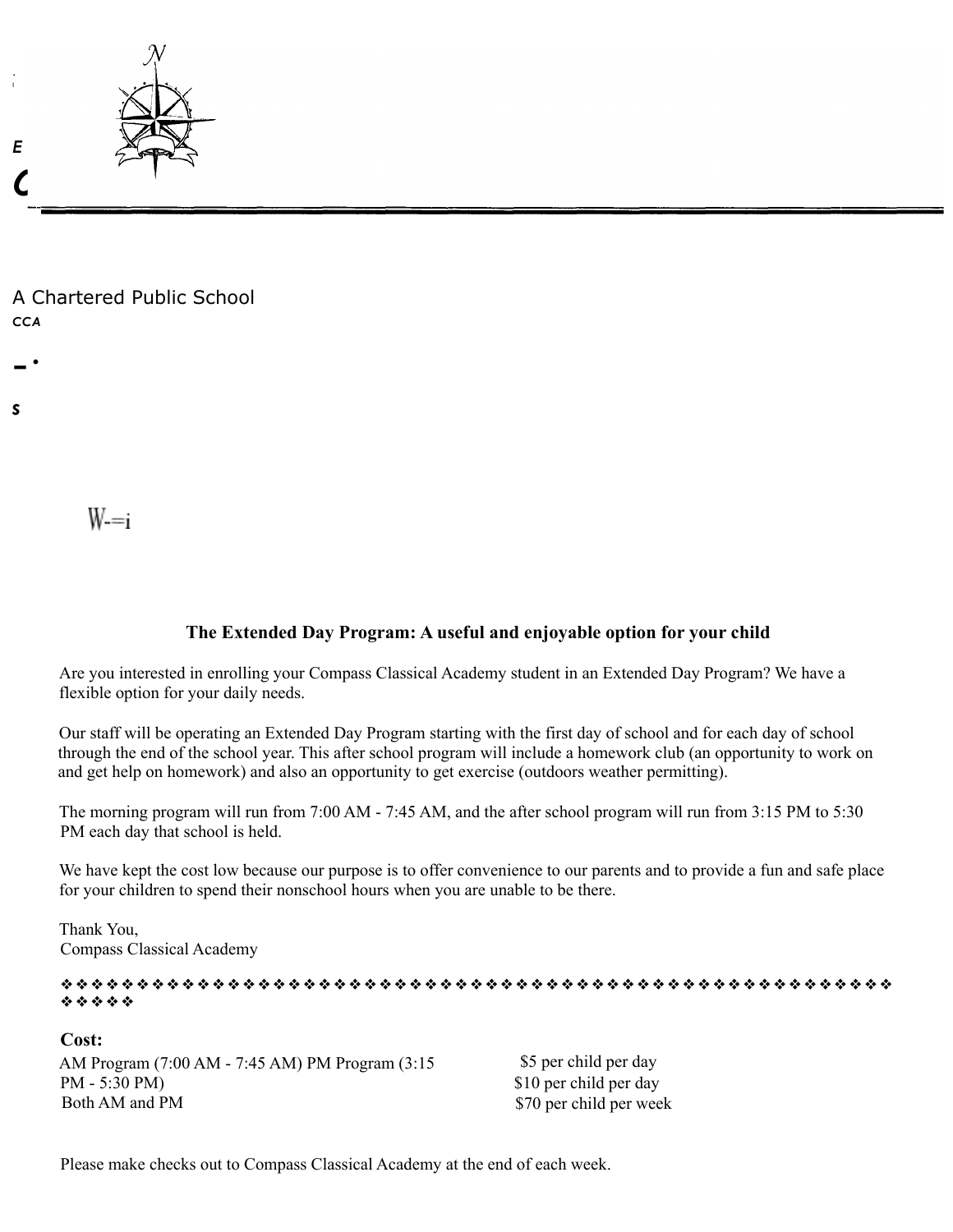- I am interested in enrolling my child in the AM program. I
- am interested in enrolling my child in the PM program. I am
- interested in enrolling my child in both programs.

Student's Name

Parent/Guardian's Signature \_\_\_\_\_\_\_\_\_\_\_\_\_\_\_\_\_\_\_\_\_\_\_\_\_

Please return this form to Compass Classical Academy as soon as possible and prior to the first day you desire to have your child take part in this program.